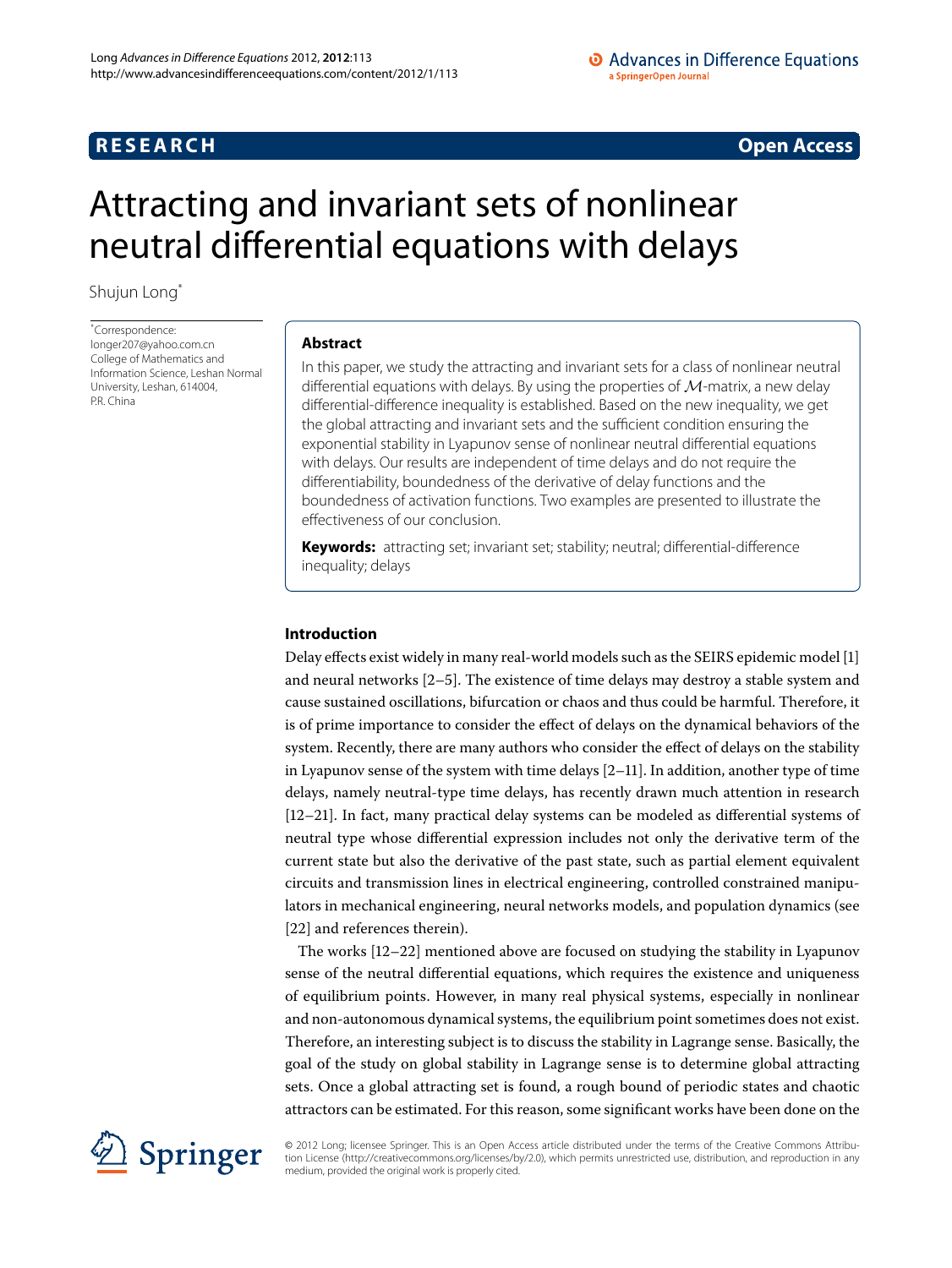techniques and methods of determining the invariant set and attracting set for various differential systems  $[23-30]$  $[23-30]$ . In these works mentioned before, there is only one paper [25[\]](#page-12-7) that considers a positive invariant set and a global attracting set for nonlinear neutral differential systems with delays, but the boundedness of activation functions is required.

It is well known that differential inequalities are very important tools for investigating the dynamical behavior of differential equations (see [11[,](#page-12-9) 20, 21, 26, 28, 31-34]). Xu *et al.* developed a delay differential inequality with the impulsive initial conditions and derived some sufficient conditions to determine the invariant set and the global attracting set for a class of nonlinear non-autonomous functional differential systems with impulsive effects [28[\]](#page-12-13). In [32], Eduardo Liz *et al.* developed a generalized Halanay inequality and derived some sufficient conditions for the existence and stability of almost periodic solutions for quasilinear delay systems. In [20], Xu *et al.* developed the singular impulsive delay differential inequality and transformed the *n*-dimensional impulsive neutral differential equation to a 2*n*-dimensional singular impulsive delay differential equation and derived some sufficient conditions ensuring the global exponential stability in Lyapunov sense of a nonlinear impulsive neutral differential equation with time-varying delays, but they assumed that the discontinuous points of the derivative of the solution belonged to the first kind. As we all know, the discontinuous points of the derivative of continuous functions may not be the first kind. In addition, we know that LMI method is another effective tool for investigating the dynamical behavior of a differential system  $[14, 15, 35]$  $[14, 15, 35]$  $[14, 15, 35]$ . The results given in the LMI form are dependent on time delays, so we must give additional constraint conditions such as differentiability or boundedness of the derivative of delay functions on the time-varying delays. However, the conditions given in the form of  $M$ -matrix are usually independent of the time delays, thus, the time delays are harmless. Motivated by the before discussions, our objective in this paper is to improve the inequality established in [28] and  $[32]$  so that it is effective for neutral differential equation. By establishing a new delay differential-difference inequality, without assuming that the discontinuous points of the derivative of the solution belong to the first kind, the global attracting and invariant sets and the sufficient condition ensuring the global exponential stability in Lyapunov sense of a nonlinear neutral differential equations with delays are obtained. Our results are independent of the time delays, and do not require the differentiability, boundedness of the derivative of delay functions and the boundedness of activation functions. Two examples are presented to illustrate the effectiveness of our conclusion.

### **Model description and preliminaries**

Throughout this paper, we use the following notations. Let  $R_+^n$  be the space of *n*dimensional nonnegative real column vectors, *R<sup>n</sup>* be the space of *n*-dimensional real column vectors,  $\mathcal{N} \stackrel{\Delta}{=} \{1, 2, ..., n\}$ , and  $R^{m \times n}$  denote the set of  $m \times n$  real matrices. Usually *E* denotes an *n* × *n* unit matrix. For  $A, B \in R^{m \times n}$ , the notation  $A \geq B$  ( $A > B$ ) means that each pair of corresponding elements of A and B satisfies the inequality ' $\ge$  (>)'. Especially,  $A \in \mathbb{R}^{m \times n}$  is called a nonnegative matrix if  $A \geq 0$ , and *z* is called a positive vector if  $z > 0$ . *Ar* denotes the *r*th row vector of the matrix *A*.

*C*[*X*,*Y*] denotes the space of continuous mappings from the topological space *X* to the topological space *Y* . Especially,  $C\overset{\Delta}{=}C[[-\tau,0],R^n]$  denotes the family of all continuous  $R^n$  valued functions, where  $\tau > 0$ .

*PC*[*J*, $R^n$ ] = { $\varphi$  : *J* →  $R^n$  is continuous for all but at most a finite number of points  $t \in$ *J*, and at these points *t* ∈ *J*,  $\varphi(t^+)$  and  $\varphi(t^-)$  exist,  $\varphi(t^+) = \varphi(t)$ }, where *J* ⊂ *R* is a bounded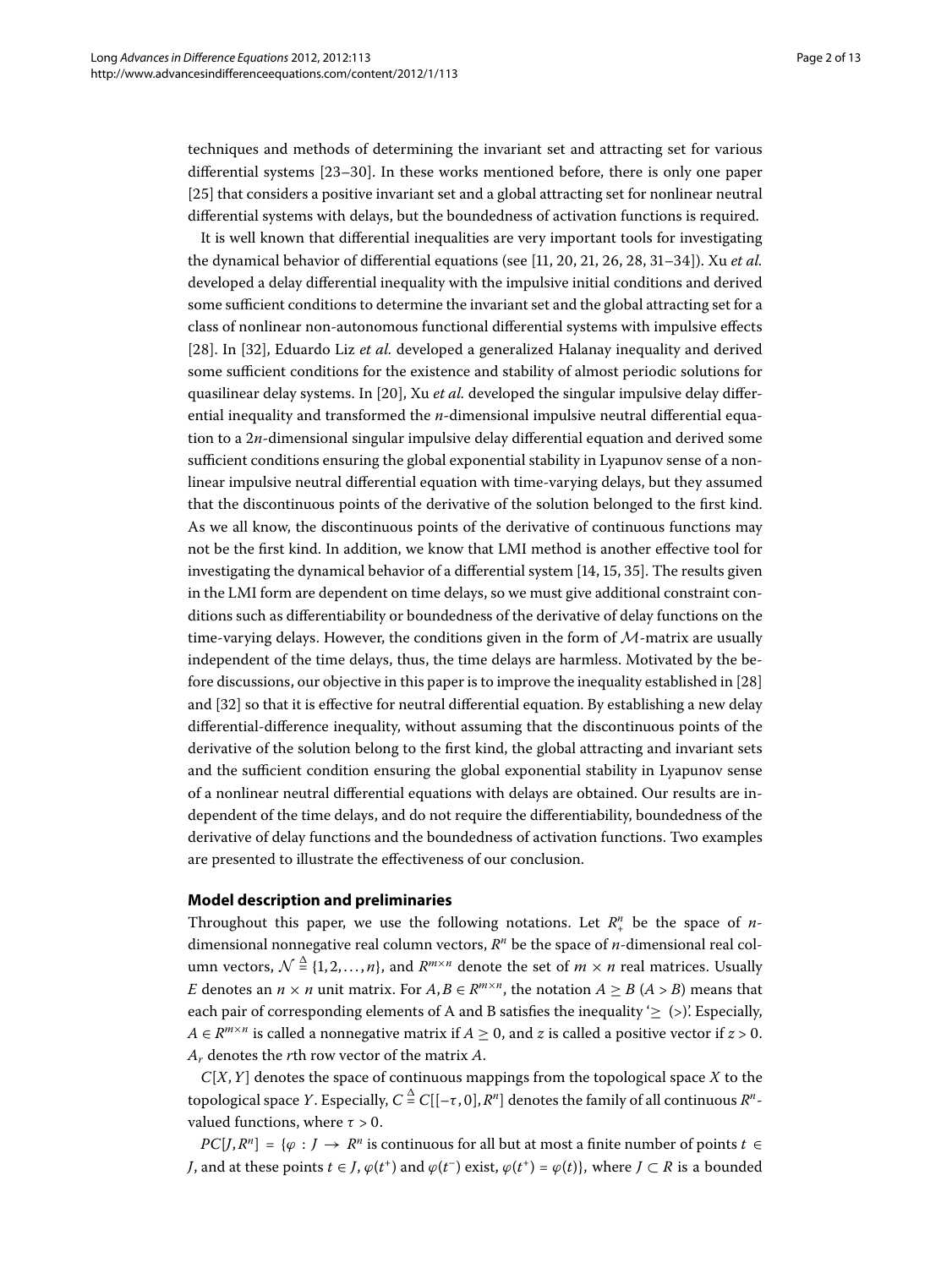interval,  $\varphi(t^+)$  and  $\varphi(t^-)$  denote the right-hand and left-hand limits of the function  $\varphi(t)$ ,  $\epsilon$  respectively. Especially, let  $PC \stackrel{\Delta}{=} PC[[-\tau,0],R^n]$  .

For  $A \in \mathbb{R}^{n \times n}$ ,  $x \in \mathbb{R}^n$ ,  $\phi \in C$  and  $\varphi$  is a continuous function on  $[t_0 - \tau, +\infty)$ , we define

$$
|A| = (|a_{ij}|)_{n \times n}, \qquad [x]^+ = (|x_1|, \dots, |x_n|)^T,
$$
  
\n
$$
[\phi]_{\tau}^+ = [[\phi]^+]_{\tau}, \qquad [\phi_i]_{\tau} = \sup_{-\tau \le s \le 0} {\phi_i(t_0 + s)},
$$
  
\n
$$
[\varphi(t)]_{\tau} = ([\varphi_1(t)]_{\tau}, \dots, [\varphi_n(t)]_{\tau})^T, \qquad [\varphi(t)]_{\tau}^+ = [[\varphi(t)]^+]_{\tau},
$$
  
\n
$$
[\varphi_i(t)]_{\tau} = \sup_{-\tau \le s \le 0} {\varphi_i(t + s)}, \quad t \ge t_0, i \in \mathcal{N},
$$

and  $D^+\varphi(t)$  denotes the upper-right-hand derivative of  $\varphi(t)$  at time *t*.

For  $\varphi \in C$ , we introduce the following norm:

<span id="page-2-0"></span>
$$
\|\varphi\|_{\tau} = \max_{1 \leq i \leq n} \left\{ \max_{-\tau \leq s \leq 0} |\varphi_i(s)| \right\}.
$$

In this paper, we consider the following nonlinear neutral differential equation with time-varying delays:

$$
\begin{cases}\n(x_i(t) - \sum_{j=1}^n c_{ij}x_j(t - r_{ij}(t)))' = -d_i x_i(t) + \sum_{j=1}^n a_{ij}f_j(x_j(t)) \\
+ \sum_{j=1}^n b_{ij}g_j(x_j(t - \tau_{ij}(t))) + J_i, \quad t \ge t_0, \\
x_i(t_0 + s) = \phi_i(s), \quad -\tau \le s \le 0, i \in \mathcal{N},\n\end{cases}
$$
\n(1)

where  $\tau$ ,  $a_{ij}$ ,  $b_{ij}$ ,  $c_{ij}$ ,  $d_i$  and  $J_i$  are constants,  $\tau_{ij}(t)$ ,  $r_{ij}(t)$ ,  $f_j(t)$ ,  $g_j(t) \in C[R, R]$ ,  $i, j \in \mathcal{N}$ ,  $r_{ij}(t)$  is differentiable, and  $\tau_{ij}(t)$ ,  $r_{ij}(t)$  satisfy

$$
0 \leq \tau_{ij}(t) \leq \tau, \qquad 0 < r_{ij}(t) \leq \tau,
$$
\n<sup>(2)</sup>

the initial function  $\phi(s) = (\phi_1(s), \dots, \phi_n(s))^T \in C$ .

Throughout this paper, the solution  $x(t)$  of (1) with the initial condition  $\phi \in C$  is denoted by  $x(t, t_0, \phi)$  or  $x_t(t_0, \phi)$ , where  $x_t(t_0, \phi) = x(t + s, t_0, \phi)$ ,  $s \in [-\tau, 0]$ .

**Definition 1** The set *S*  $\subset$  *C* is called a positive invariant set of [\(](#page-2-0)1) if, for any initial value  $\phi \in S$ , we have the solution  $x_t(t_0, \phi) \in S$  for  $t \geq t_0$ .

**Definition 2** The set *S*  $\subset$  *C* is called a global attracting set of [\(](#page-2-0)1) if, for any initial value  $\phi \in C$ , the solution  $x_t(t_0, \phi)$  converges to *S* as  $t \to +\infty$ . That is,

 $dist(x_t(t_0, \phi), S) \to 0 \text{ as } t \to +\infty,$ 

where dist( $\varphi$ , *S*) = inf<sub> $\psi \in S$ </sub> dist( $\varphi$ ,  $\psi$ ), dist( $\varphi$ ,  $\psi$ ) = sup<sub>*s*∈[-*τ*,0]</sub>  $|\varphi(s) - \psi(s)|$ , for  $\varphi \in C$ .

**Definition 3** The zero solution of (1) is said to be globally exponentially stable in Lyapunov sense if there exist constants  $\lambda > 0$  and  $M \ge 1$  such that for any solution  $x(t, t_0, \phi)$ with the initial condition  $\phi \in C$ ,

$$
\|x_t(t_0,\phi)\|_{\tau} \leq M \|\phi\|_{\tau} e^{-\lambda(t-t_0)}, \quad t \geq t_0.
$$
\n
$$
(3)
$$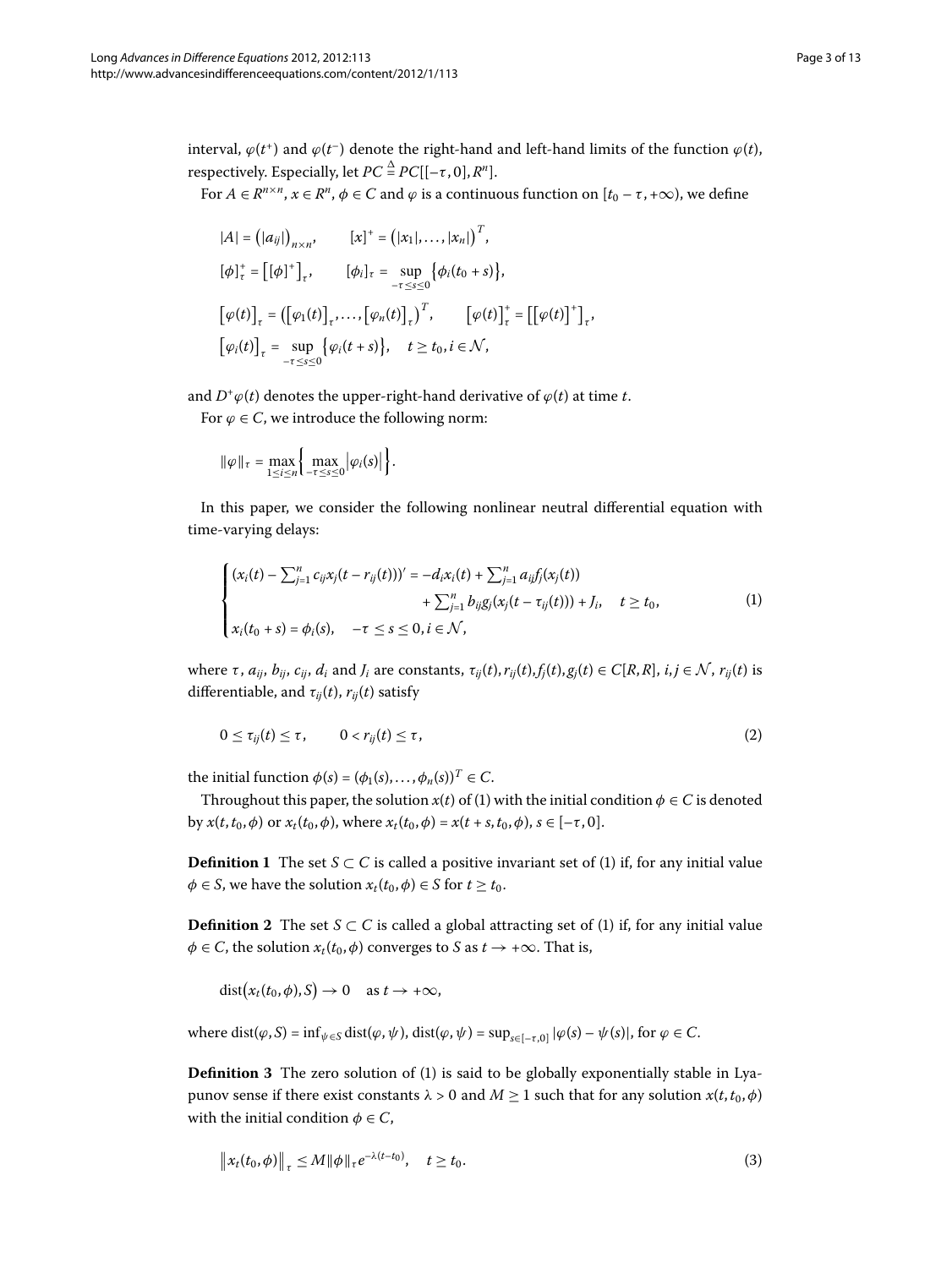<span id="page-3-4"></span>**Definition 4** ([36]) Let the matrix  $D = (d_{ij})_{n \times n}$  have non-positive off-diagonal elements (*i.e.,*  $d_{ij} \leq 0$ *, i*  $\neq$  *j*), then each of the following conditions is equivalent to the statement '*D* is a nonsingular  $M$ -matrix'.

- (i) All the leading principle minors of *D* are positive.
- (ii)  $D = C M$  and  $\rho(C^{-1}M) < 1$ , where  $M \ge 0$ ,  $C = \text{diag}\{c_1, \ldots, c_n\}$ .
- (iii) The diagonal elements of *D* are all positive and there exists a positive vector *d* such that  $Dd > 0$  or  $D^T d > 0$ .

For a nonsingular  $\mathcal{M}$ -matrix *D*, we denote  $\Omega_M(D) \stackrel{\Delta}{=} \{z \in R^n | Dz > 0, z > 0\}.$ 

<span id="page-3-5"></span>For a nonnegative matrix  $A \in \mathbb{R}^{n \times n}$ , let  $\rho(A)$  be the spectral radius of A. Then  $\rho(A)$  is an eigenvalue of *A* and its eigenspace is denoted by

 $\Omega_{\rho}(A) \stackrel{\Delta}{=} \{z \in R^n | Az = \rho(A)z\},\$ 

which includes all positive eigenvectors of *A* provided that the nonnegative matrix *A* has at least one positive eigenvector (see Ref. [37[\]](#page-12-18)).

**Lemma 1** ([36]) *If A*  $\geq$  0 *and*  $\rho(A)$  < 1*, then* 

- $(a)$   $(E-A)^{-1} \geq 0;$
- <span id="page-3-3"></span>*(b)* there is a positive vector  $z \in \Omega$ <sub>*o*</sub>(*A*) such that  $(E - A)z > 0$ .

# **Main results**

Based on Lemma 1 in  $[28]$  and Theorem 2.1 in  $[32]$ , we develop the following delay differential-difference inequality with the *PC*-value initial condition such that it is effective for neutral differential equation with delays.

**Theorem 1** Let  $\sigma < b \leq +\infty$ , and  $u \in C[(\sigma, b), R_{+}^{n}]$ ,  $4\omega \in C[(\sigma, b), R_{+}^{p}]$  satisfy

<span id="page-3-2"></span><span id="page-3-0"></span>
$$
\begin{cases}\nD^+u(t) \le P u(t) + Q[u(t)]_{\tau} + G \omega(t) + H[\omega(t)]_{\tau} + \eta, \\
\omega(t) \le M u(t) + N[u(t)]_{\tau} + R[\omega(t)]_{\tau} + I, \quad t \in [\sigma, b), \\
u(t) = \phi(t), \qquad \omega(t) = \varphi(t), \quad t \in [\sigma - \tau, \sigma],\n\end{cases} \tag{4}
$$

where  $\phi \in PC[[\sigma - \tau, \sigma], R^n_+]$ ,  $\varphi \in PC[[\sigma - \tau, \sigma], R^p_+]$ ,  $P = (p_{ij})_{n \times n}, p_{ij} \ge 0$ , for  $i \ne j$ ,  $Q =$  $(q_{ij})_{n \times n} \ge 0$ ,  $G = (g_{ij})_{n \times p} \ge 0$ ,  $H = (h_{ij})_{n \times p} \ge 0$ ,  $M = (m_{ij})_{p \times n} \ge 0$ ,  $N = (n_{ij})_{p \times n} \ge 0$ ,  $R = (h_{ij})_{n \times p} \ge 0$  $(r_{ij})_{p\times p} \geq 0$ ,  $\eta = (\eta_1, \ldots, \eta_n)^T \geq 0$  and  $I = (I_1, \ldots, I_p)^T \geq 0$ . Suppose that  $\rho(R) < 1$  and  $\Pi = -(P + Q + (G + H)(E - R)^{-1}(M + N))$  *is an M*-matrix, then the solution of (4) has *the following property:*

<span id="page-3-1"></span>
$$
\begin{cases}\n u(t) \le kze^{-\lambda(t-\sigma)} + \hat{\eta}, \\
 \omega(t) \le k\tilde{z}e^{-\lambda(t-\sigma)} + \hat{I}, \quad t \in [\sigma, b),\n\end{cases} \tag{5}
$$

*provided that the initial conditions satisfy*

$$
\begin{cases} u(t) \le kze^{-\lambda(t-\sigma)} + \hat{\eta}, \\ \omega(t) \le k\tilde{z}e^{-\lambda(t-\sigma)} + \hat{I}, \quad t \in [\sigma - \tau, \sigma], \end{cases}
$$
 (6)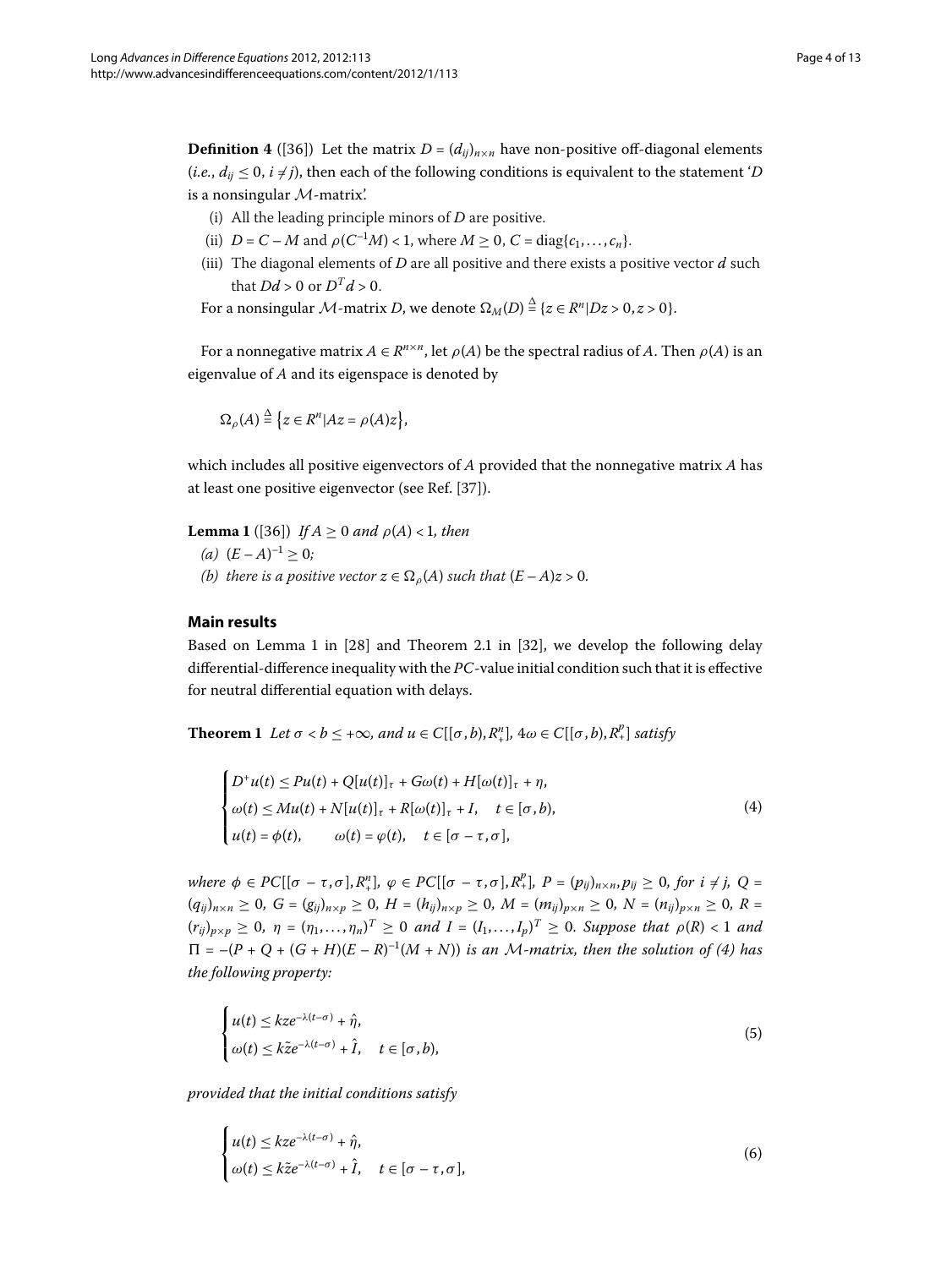*where*

<span id="page-4-0"></span>
$$
k \ge 0, \qquad z \in \Omega_M(\Pi), \qquad \tilde{z} \stackrel{\Delta}{=} (E - Re^{\lambda \tau})^{-1} (M + Ne^{\lambda \tau}) z,
$$
  

$$
\hat{\eta} \stackrel{\Delta}{=} \Pi^{-1} \eta + \Pi^{-1} (G + H) (E - R)^{-1} I,
$$
  

$$
\hat{I} \stackrel{\Delta}{=} (E - R)^{-1} (M + N) \Pi^{-1} \eta + ((E - R)^{-1} (M + N) \Pi^{-1} (G + H) (E - R)^{-1} + (E - R)^{-1}) I,
$$

*and the positive constant λ is determined by the following inequalities:*

<span id="page-4-1"></span>
$$
\rho\big(e^{\lambda\tau}R\big)<1 \quad \text{and} \quad \big(\lambda E+P+Qe^{\lambda\tau}+\big(G+He^{\lambda\tau}\big)\big(E-Re^{\lambda\tau}\big)^{-1}\big(M+Ne^{\lambda\tau}\big)\big)z<0.\tag{7}
$$

*Proof* Since  $\Pi$  is an M-matrix, there exists a vector  $z \in \Omega_M(\Pi)$  such that  $\Pi z > 0$ , that is  $(P + Q + (G + H)(E - R)^{-1}(M + N))z < 0$ . By using continuity and combining with  $\rho(R) < 1$ , we know there exists a positive constant *λ* satisfying [\(](#page-4-0)7).

We at first shall prove that for any positive *ε*

<span id="page-4-2"></span>
$$
\begin{cases} u(t) < (k+\varepsilon)ze^{-\lambda(t-\sigma)} + \hat{\eta} \stackrel{\Delta}{=} \xi(t), \\ \omega(t) < (k+\varepsilon)\tilde{z}e^{-\lambda(t-\sigma)} + \hat{I} \stackrel{\Delta}{=} \zeta(t), \quad t \in [\sigma, b). \end{cases} \tag{8}
$$

If inequality (8[\)](#page-3-1) is not true, from (6) and  $u \in C[[\sigma, b), R_+^n]$ ,  $\omega \in C[[\sigma, b), R_+^p]$ , then there must be a constant  $t^* > \sigma$  and some integer *m*, *r* such that

<span id="page-4-3"></span>
$$
u_m(t^*) = \xi_m(t^*), \qquad D^+u_m(t^*) \ge \xi'(t^*),
$$
  

$$
u_i(t) \le \xi_i(t), \quad t \in [\sigma - \tau, t^*], i = 1, \dots, n
$$
 (9)

or

$$
\omega_r(t^*) = \zeta_r(t^*), \qquad \omega_j(t) \le \zeta_j(t), \quad t \in [\sigma - \tau, t^*], j = 1, \dots, p. \tag{10}
$$

By using  $(4)$  $(4)$ ,  $(7)$ ,  $(9)$  and  $(10)$ , we have

$$
D^+u_m(t^*) \le P_m u(t^*) + Q_m[u(t^*)]_{\tau} + G_m \omega(t^*) + H_m[\omega(t^*)]_{\tau} + \eta_m
$$
  
\n
$$
\le P_m[(k+\varepsilon)ze^{-\lambda(t^*-\sigma)} + \hat{\eta}] + Q_m[(k+\varepsilon)ze^{\lambda \tau}e^{-\lambda(t^*-\sigma)} + \hat{\eta}]
$$
  
\n
$$
+ G_m[(k+\varepsilon)ze^{-\lambda(t^*-\sigma)} + \hat{I}] + H_m[(k+\varepsilon)ze^{\lambda \tau}e^{-\lambda(t^*-\sigma)} + \hat{I}] + \eta_m
$$
  
\n
$$
= (k+\varepsilon)[P + Qe^{\lambda \tau} + (G + He^{\lambda \tau})(E - Re^{\lambda \tau})^{-1}(M + Ne^{\lambda \tau})z]_{m}e^{-\lambda(t^*-\sigma)}
$$
  
\n
$$
+ [(P + Q + (G + H)(E - R)^{-1}(M + N))\Pi^{-1}\eta]_{m} + \eta_m
$$
  
\n
$$
+ [(P + Q)\Pi^{-1}(G + H)(E - R)^{-1}I]_{m} + [(G + H)(E - R)^{-1}I]_{m}
$$
  
\n
$$
+ [(G + H)(E - R)^{-1}(M + N)\Pi^{-1}(G + H)(E - R)^{-1}I]_{m}
$$
  
\n
$$
< -\lambda(k+\varepsilon)z_{m}e^{-\lambda(t^*-\sigma)} + [-\Pi \Pi^{-1}\eta]_{m} + \eta_m + [(G + H)(E - R)^{-1}I]_{m}
$$
  
\n
$$
+ [(-\Pi - (G + H)(E - R)^{-1}(M + N))\Pi^{-1}(G + H)(E - R)^{-1}I]_{m}
$$
  
\n
$$
+ [(G + H)(E - R)^{-1}(M + N)\Pi^{-1}(G + H)(E - R)^{-1}I]_{m}
$$
  
\n
$$
= -\lambda(k+\varepsilon)z_{m}e^{-\lambda(t^*-\sigma)} = \xi'(t^*).
$$
  
\n(11)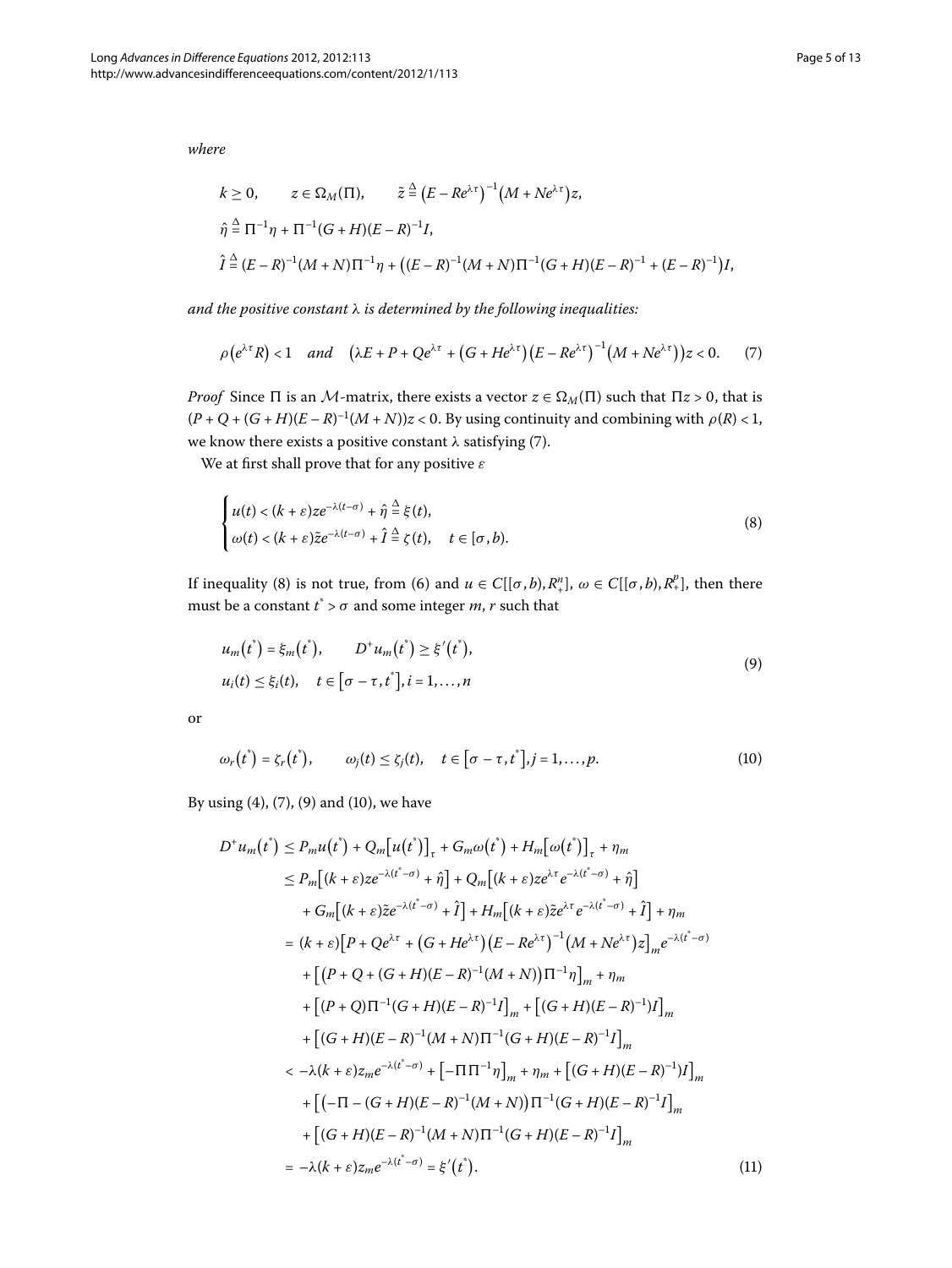This contradicts the second inequality in  $(9)$  $(9)$ , so the first inequality in  $(8)$  holds. Therefore, we have to assume that (10) holds and we shall obtain another contradiction. Next, we consider three cases.

Case 1. The elements of the  $M_r$  and  $N_r$  are not all zero. Without loss of generality, we let  $m_{rl}$  > 0,  $1 \le l \le n$ . Then, by using (4[\)](#page-4-1), (10) and the first inequality in (8), we have

$$
\omega_r(t^*) \leq M_r u(t^*) + N_r [u(t^*)]_{\tau} + R_r [\omega(t^*)]_{\tau} + I_r
$$
  
\n
$$
= m_{rl} u_l(t^*) + \sum_{j \neq l} m_{rj} u_j(t^*) + N_r [u(t^*)]_{\tau} + R_r [\omega(t^*)]_{\tau} + I_r
$$
  
\n
$$
< m_{rl} \xi_l(t^*) + \sum_{j \neq l} m_{rj} \xi_j(t^*) + N_r [u(t^*)]_{\tau} + R_r [\omega(t^*)]_{\tau} + I_r
$$
  
\n
$$
\leq M_r [(k + \varepsilon) z e^{-\lambda(t^* - \sigma)} + \hat{\eta}] + N_r [(k + \varepsilon) z e^{\lambda \tau} e^{-\lambda(t^* - \sigma)} + \hat{\eta}]
$$
  
\n
$$
+ R_r [(k + \varepsilon) \tilde{z} e^{\lambda \tau} e^{-\lambda(t^* - \sigma)} + \hat{I}] + I_r
$$
  
\n
$$
= (k + \varepsilon) [ (M + N e^{\lambda \tau} + R e^{\lambda \tau} (E - R e^{\lambda \tau})^{-1} (M + N e^{\lambda \tau})) z]_{r} e^{-\lambda(t^* - \sigma)}
$$
  
\n
$$
+ [(M + N + R(E - R)^{-1} (M + N)) \Pi^{-1} \eta]_{r} + [R(E - R)^{-1} I]_{r} + I_r
$$
  
\n
$$
+ [((M + N) \Pi^{-1} (G + H) (E - R)^{-1})]
$$
  
\n
$$
+ R(E - R)^{-1} (M + N) \Pi^{-1} (G + H) (E - R)^{-1} Y]_{r}
$$
  
\n
$$
= (k + \varepsilon) [E - R e^{\lambda \tau})^{-1} (M + N e^{\lambda \tau}) z]_{r} e^{-\lambda (t^* - \sigma)}
$$
  
\n
$$
+ [(E - R)^{-1} (M + N) \Pi^{-1} (G + H) (E - R)^{-1} + (E - R)^{-1}) I]_{r}
$$
  
\n
$$
= (k + \varepsilon) \tilde{z}_r e^{-\lambda (t^* - \sigma)} + \hat{I}_r = \zeta_r(t^*)
$$
. (12)

Which contradicts the first equality in  $(10)$  $(10)$ , so under this case, the second inequality in  $(8)$  $(8)$ holds.

Case 2. The elements of the  $M_r$  and  $N_r$  are all zero, but the elements of the  $R_r$  are not all zero. Without loss of generality, we let  $r_{rh} > 0$ ,  $1 \le h \le p$ . Combining with  $\omega \in C[[\sigma, b), R^p_+]$ and the monotonicity of  $\zeta(t)$ , from (10) and  $[\omega(t)]_{\tau} = \sup_{-\tau \le s \le 0} \omega(t+s)$ , we know there must exist  $t^* - \tau \leq t_1, \ldots, t_p \leq t^*$  such that

<span id="page-5-0"></span>
$$
\left[\omega(t^*)\right]_{\tau} = \sup_{t^*-\tau \leq t \leq t^*} \omega(t) = \left(\omega_1(t_1), \ldots, \omega_p(t_p)\right)^T < \left(\zeta_1(t^*-\tau), \ldots, \zeta_p(t^*-\tau)\right)^T. \tag{13}
$$

By using  $(4)$  $(4)$  and  $(13)$  $(13)$ , we have

$$
\omega_r(t^*) \le R_r[\omega(t^*)]_{\tau} + I_r
$$
  
\n
$$
= r_{rh}[\omega_h(t^*)]_{\tau} + \sum_{j \neq h} r_{rj}[\omega_j(t^*)]_{\tau} + I_r
$$
  
\n
$$
< r_{rh} \zeta_h(t^* - \tau) + \sum_{j \neq h} r_{rj} \zeta_j(t^* - \tau) + I_r
$$
  
\n
$$
= R_r \zeta(t^* - \tau) + I_r
$$
  
\n
$$
= R_r[(k + \varepsilon) \tilde{z} e^{\lambda \tau} e^{-\lambda(t^* - \sigma)} + \hat{I}] + I_r
$$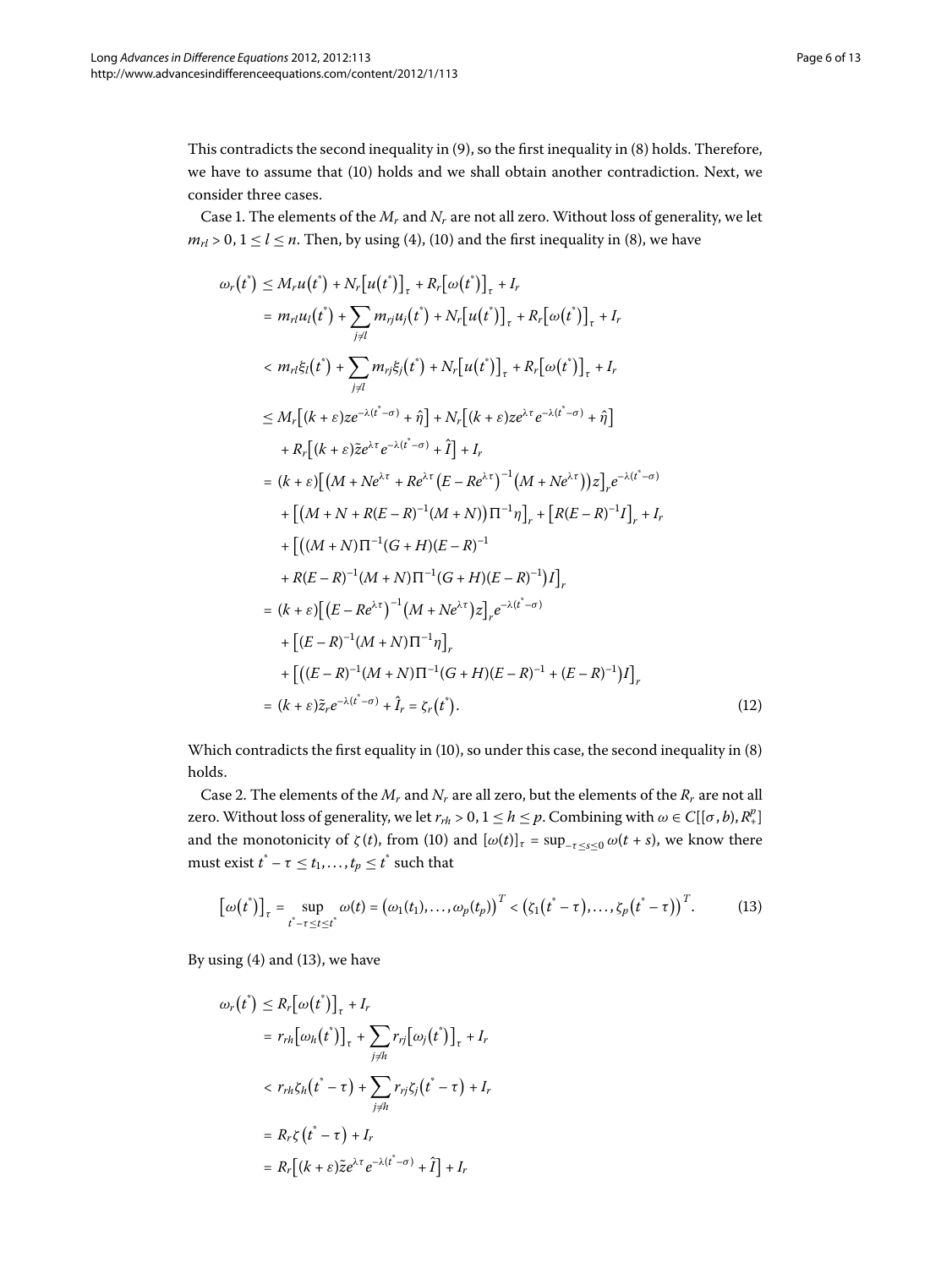$=$   $(k$ 

+

+

 $=$   $(k$ 

+

–

$$
(k + \varepsilon) \Big[ Re^{\lambda \tau} (E - Re^{\lambda \tau})^{-1} (M + Ne^{\lambda \tau}) z \Big]_{r} e^{-\lambda (t^{*} - \sigma)}
$$
  
+  $\Big[ R(E - R)^{-1} (M + N) \Pi^{-1} \eta \Big]_{r}$   
+  $\Big[ R(E - R)^{-1} (M + N) \Pi^{-1} (G + H) (E - R)^{-1} I \Big]_{r} + \Big[ R(E - R)^{-1} I \Big]_{r} + I_{r}$   
 $(k + \varepsilon) \Big[ (E - Re^{\lambda \tau})^{-1} (M + Ne^{\lambda \tau}) z \Big]_{r} e^{-\lambda (t^{*} - \sigma)} + \Big[ (E - R)^{-1} (M + N) \Pi^{-1} \eta \Big]_{r}$   
+  $\Big[ (E - R)^{-1} (M + N) \Pi^{-1} (G + H) (E - R)^{-1} I \Big]_{r} + \Big[ (E - R)^{-1} I \Big]_{r}$   
-  $(k + \varepsilon) \Big[ (E - Re^{\lambda \tau}) (E - Re^{\lambda \tau})^{-1} (M + Ne^{\lambda \tau}) z \Big]_{r} e^{-\lambda (t^{*} - \sigma)}$   
-  $\Big[ (E - R)(E - R)^{-1} (M + N) \Pi^{-1} \eta \Big]_{r}$ 

$$
-[(E - R)(E - R)^{-1}(M + N)\Pi^{-1}(G + H)(E - R)^{-1}I]_{r}
$$
  
=  $(k + \varepsilon)\tilde{z}_{r}e^{-\lambda(t^{*} - \sigma)} + \hat{I}_{r} = \zeta_{r}(t^{*}),$  (14)

which contradicts the first equality in  $(10)$  $(10)$ ; so under this case, the second inequality in  $(8)$ holds.

Case 3. The elements of the  $M_r$ ,  $N_r$  and  $R_r$  are all zero, then the conclusion of the second inequality in  $(5)$  $(5)$  is trivial.

From the above analysis, we know [\(](#page-4-1)8[\)](#page-4-1) is true for all  $t \in [\sigma, b)$ . Letting  $\varepsilon \to 0$  in (8), we can get  $(5)$  $(5)$ .

The proof is complete.  $\Box$ 

**Remark 1** Suppose that  $M = N = 0$ ,  $R = 0$ ,  $I = 0$  in Theorem 1, then we get Lemma 1 in [28[\]](#page-12-10). Suppose that  $J = 0$ [,](#page-3-3)  $I = 0$  in Theorem 1, then we get Theorem 2.1 in [32].

For the model (1), we introduce the following assumptions:

 $(A_1)$  The functions  $f_i(\cdot)$ ,  $g_i(\cdot)$  are Lipschitz continuous, *i.e.*, there are positive constants *k<sub>i</sub>*, *l<sub>i</sub>*, *j* ∈  $N$  such that for all *s*<sub>1</sub>, *s*<sub>2</sub> ∈ *R* 

$$
\left|f_j(s_1)-f_j(s_2)\right|\leq k_j|s_1-s_2|,\qquad \left|g_j(s_1)-g_j(s_2)\right|\leq l_j|s_1-s_2|.
$$

<span id="page-6-1"></span> $(A_2)$  Let  $||C|| < 1$  and  $\hat{\Pi} = -(-2D + (D + \hat{A} + \hat{B})(E - |C|)^{-1})$  be a nonsingular Mmatrix, where  $D = \text{diag}\{d_1, ..., d_n\} > 0$ ,  $\hat{A} = (|a_{ij}|k_j)_{n \times n}$ ,  $\hat{B} = (|b_{ij}|l_j)_{n \times n}$ . Let  $\hat{J} = |A|[f(0)]^+ +$  $|B|[g(0)]^+ + [J]^+$ .

**Theorem 2** Assume that  $(A_1)$ ,  $(A_2)$  hold. Then  $S = {\phi \in C | [\phi]_{\tau}^+ \leq (E - |C|)^{-1} \hat{\Pi}^{-1} \hat{J}}$  is a *global attracting set of ().*

*Proof* Under the conditions  $(A_1)$ [,](#page-12-19)  $(A_2)$ , from [7, 8[\]](#page-12-20), we know the solution  $x(t, t_0, \phi)$  of (1) exists globally. We denote

<span id="page-6-0"></span>
$$
u(t) = \begin{cases} [x(t) - Cx(t - r(t))]^{+}, & t \ge t_0, \\ W[(E - |C|)[\phi]_{\tau}^{+}]^{+}, & t_0 - \tau \le t \le t_0, \end{cases}
$$
  
\n
$$
\omega(t) = [x(t)]^{+}, \quad t \ge t_0 - \tau,
$$
\n(15)

 $\text{where } W = \text{diag}\{w_1, \dots, w_n\} \ge 0 \text{ such that } [\phi(t_0) - C\phi(-r(t_0))]^+ = W[(E - |C|)[\phi]_r^+]^+.$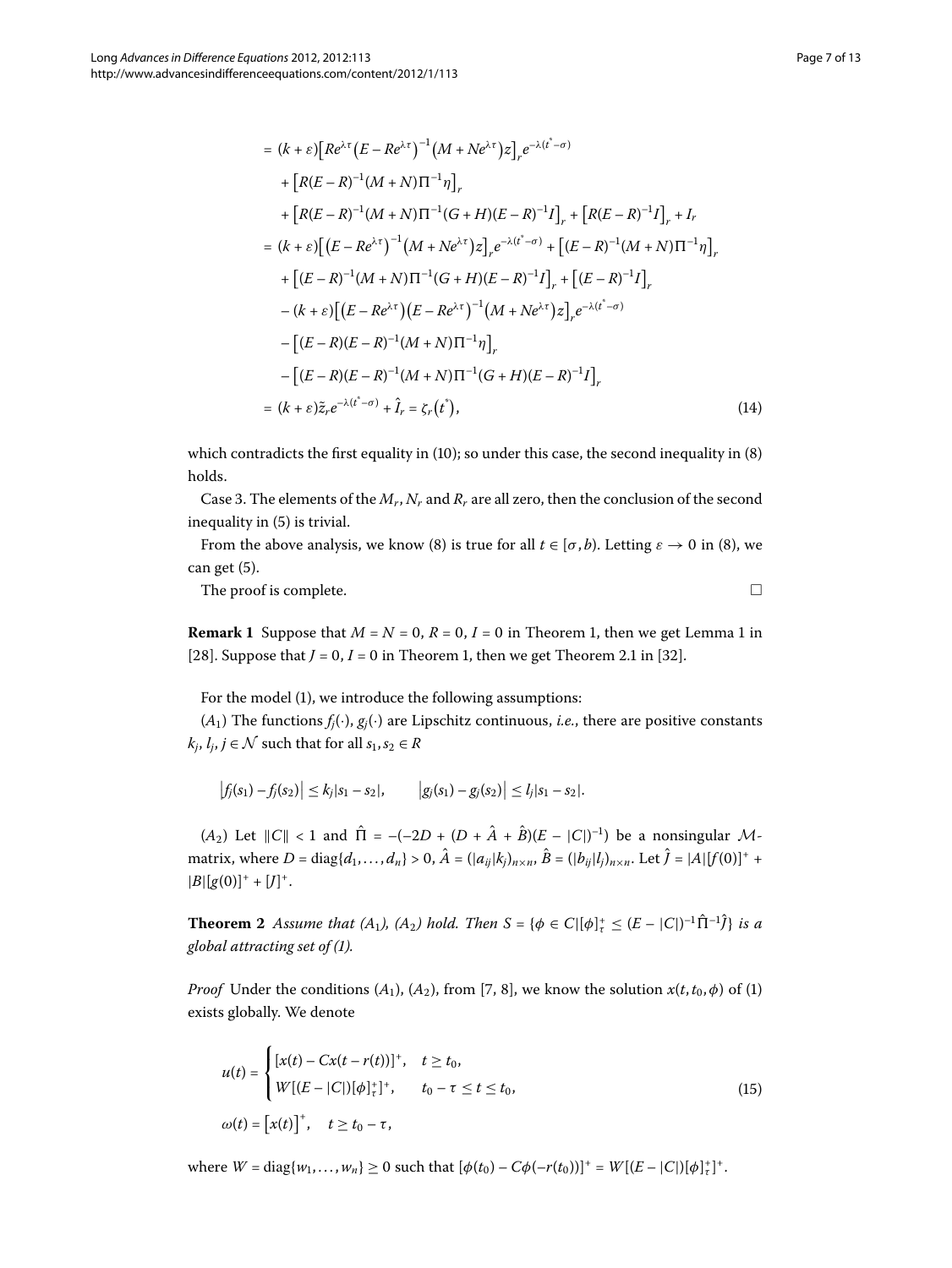<span id="page-7-0"></span>Then, for  $t \ge t_0$ , from (1[\)](#page-2-0) and ( $A_1$ ), we calculate the upper-right-hand derivative  $D^+u(t)$ along the solutions of  $(1)$  $(1)$ ,

$$
D^{\dagger} u_i(t) = \text{sgn}\left(x_i(t) - \sum_{j=1}^n c_{ij}x_j(t - r_{ij}(t))\right) \left\{-d_i\left(x_i(t) - \sum_{j=1}^n c_{ij}x_j(t - r_{ij}(t))\right) \right\}
$$
  

$$
- \sum_{j=1}^n d_i c_{ij}x_j(t - r_{ij}(t)) + \sum_{j=1}^n a_{ij}\left[f_j(x_j(t)) - f_j(0)\right]
$$
  

$$
+ \sum_{j=1}^n b_{ij}\left[g_j(x_j(t - \tau_{ij}(t))) - g_j(0)\right] + \sum_{j=1}^n (a_{ij}f_j(0) + b_{ij}g_j(0)) + I_i\right\}
$$
  

$$
\leq -d_i\left|x_i(t) - \sum_{j=1}^n c_{ij}x_j(t - r_{ij}(t))\right| + \sum_{j=1}^n |a_{ij}|k_j|x_j(t)| + \sum_{j=1}^n |b_{ij}|l_j|x_j(t - \tau_{ij}(t))| + \sum_{j=1}^n d_i|c_{ij}||x_j(t - r_{ij}(t))| + \sum_{j=1}^n (|a_{ij}||f_j(0)| + |b_{ij}||g_j(0)|) + |J_i|
$$
  

$$
\leq -d_iu_i(t) + \sum_{j=1}^n |a_{ij}|k_j\omega_j(t) + \sum_{j=1}^n (|b_{ij}|l_j + d_i|c_{ij}|)\left[\omega_j(t)\right]_{\tau}
$$
  

$$
+ \sum_{j=1}^n (|a_{ij}||f_j(0)| + |b_{ij}||g_j(0)|) + |J_i|, \quad i \in \mathcal{N}, t \geq t_0.
$$
 (16)

So, from  $(16)$  $(16)$  and  $(A_2)$ , we get

<span id="page-7-2"></span>
$$
D^+u(t) \le -Du(t) + \hat{A}\omega(t) + (\hat{B} + D|C|)\big[\omega(t)\big]_{\tau}^+ + \hat{J}, \quad t \ge t_0.
$$
\n
$$
(17)
$$

On the other hand, we have

<span id="page-7-3"></span>
$$
\omega_i(t) = |x_i(t)| = \left| \left( x_i(t) - \sum_{j=1}^n c_{ij} x_j(t - r_{ij}(t)) \right) + \sum_{j=1}^n c_{ij} x_j(t - r_{ij}(t)) \right|
$$
  
\n
$$
\leq \left| \left( x_i(t) - \sum_{j=1}^n c_{ij} x_j(t - r_{ij}(t)) \right) \right| + \sum_{j=1}^n |c_{ij}| |x_j(t - r_{ij}(t))|
$$
  
\n
$$
\leq u_i(t) + \sum_{j=1}^n |c_{ij}| [\omega_j(t)]_{\tau}, \quad t \geq t_0.
$$
\n(18)

That is,

<span id="page-7-1"></span>
$$
\omega(t) \le u(t) + |C| \big[\omega(t)\big]_t^+, \quad t \ge t_0. \tag{19}
$$

From  $(A_2)$ [,](#page-3-5) Definition 4 and Lemma 1, we have  $(E - |C|)^{-1} \ge 0$ ,  $\hat{\Pi}^{-1} \ge 0$ , and so

$$
\varrho \stackrel{\Delta}{=} \hat{\Pi}^{-1} \hat{J} \ge 0, \qquad \upsilon \stackrel{\Delta}{=} (E - |C|)^{-1} \hat{\Pi}^{-1} \hat{J} \ge 0. \tag{20}
$$

Furthermore, for  $z \in \Omega_M(\hat{\Pi})$ , we have

$$
(-2D + (D + \hat{A} + \hat{B})(E - |C|)^{-1})z < 0.
$$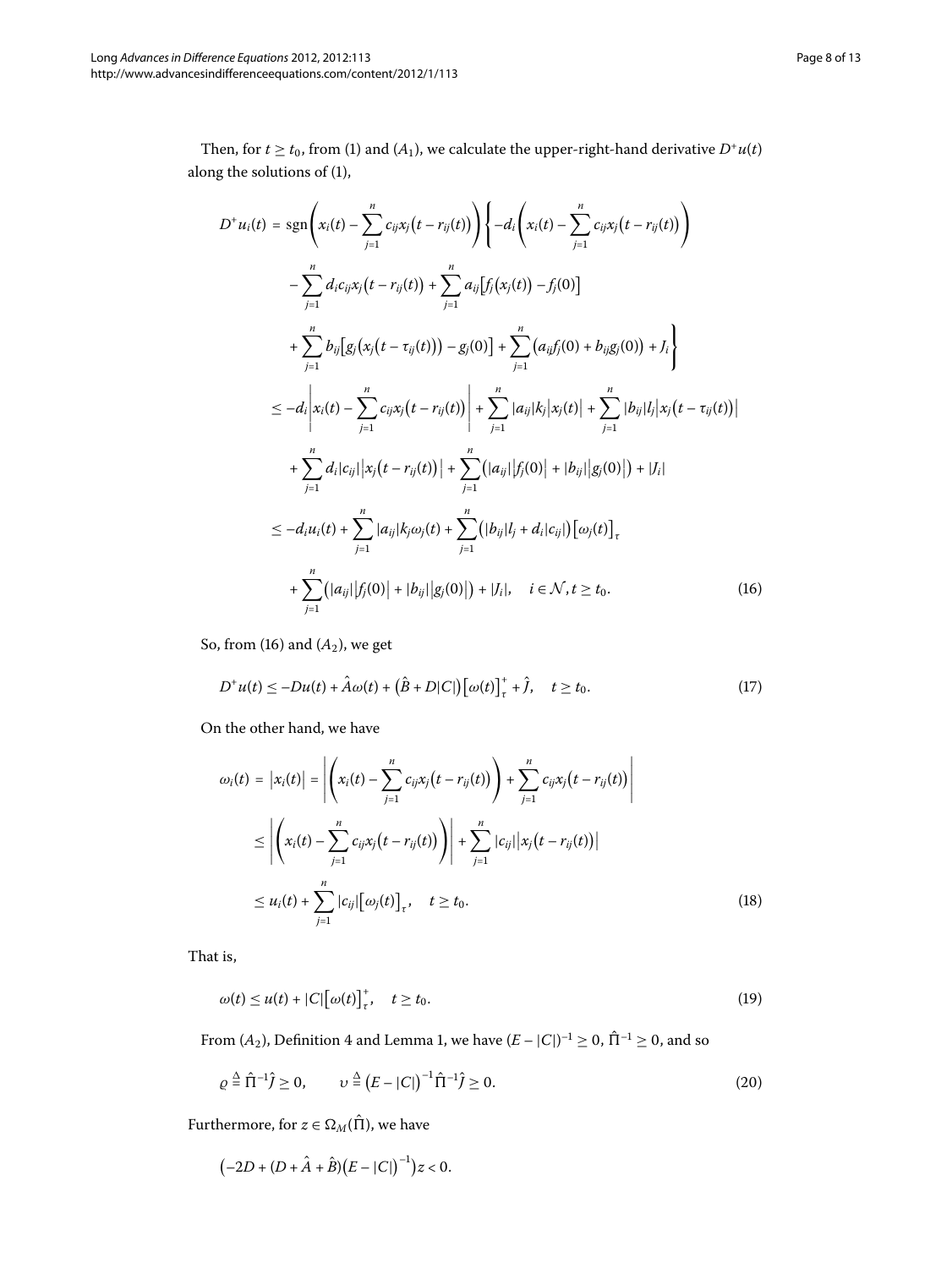By using continuity, we can find a positive constant *λ* such that

<span id="page-8-3"></span>
$$
\rho(e^{\lambda \tau}|C|) < 1 \quad \text{and}
$$
\n
$$
(\lambda E - 2D + (D + \hat{A} + \hat{B}e^{\lambda \tau})(E - |C|e^{\lambda \tau})^{-1})z < 0 \quad \text{for } z \in \Omega_M(\hat{\Pi}),
$$
\n(21)

and we know

<span id="page-8-0"></span>
$$
\tilde{z} \stackrel{\Delta}{=} \left(E - |C|e^{\lambda \tau}\right)^{-1} z > 0.
$$

From [\(](#page-6-0)15[\)](#page-2-0) and the initial conditions in (1):  $x(t_0 + s) = \phi(s)$ ,  $s \in [-\tau, 0]$ , where  $\phi \in C$ , we can get

<span id="page-8-1"></span>
$$
u(t) \le k_0 z, \qquad \omega(t) \le k_0 \tilde{z}, \quad k_0 = \frac{\max_{1 \le i \le n} \{w_i \sum_{j=1}^n S_{ij} ||\phi||_{\tau}\}}{\min_{1 \le i \le n, 1 \le j \le n} \{z_i, \tilde{z}_j\}}, t_0 - \tau \le t \le t_0,
$$
 (22)

where  $({\varsigma}_{ij})_{n \times n} = |(E - |C|)|$  $({\varsigma}_{ij})_{n \times n} = |(E - |C|)|$ . From (20), (22), we know

<span id="page-8-2"></span>
$$
u(t) \le k_0 z e^{-\lambda(t-t_0)} + \varrho, \omega(t) \le k_0 \tilde{z} e^{-\lambda(t-t_0)} + \nu, \quad t_0 - \tau \le t \le t_0.
$$
 (23)

<span id="page-8-6"></span>From (17[\)](#page-8-1)[,](#page-3-3) (19), (23),  $(A_2)$  and Theorem 1, we get

$$
u(t) \le k_0 z e^{-\lambda(t-t_0)} + \varrho, \qquad \omega(t) \le k_0 \tilde{z} e^{-\lambda(t-t_0)} + \nu, \quad t \ge t_0.
$$
 (24)

From (24), we know the conclusion is true. The proof is complete.  $\Box$ 

<span id="page-8-5"></span>If  $J = 0$ ,  $f(0) = g(0) = 0$  $f(0) = g(0) = 0$  $f(0) = g(0) = 0$  in the model (1), then we know the model (1) has an equilibrium point zero. From Theorem 2, we get the following conclusion.

**Corollary 1** Assume that  $(A_1)$  $(A_1)$ ,  $(A_2)$  with  $\hat{J} = 0$  hold. Then the zero solution of (1) is globally *exponentially stable in Lyapunov sense and the exponential convergence rate is determined*  $by (21)$ .

**Theorem 3** Assume that  $(A_1)$ ,  $(A_2)$  hold. Then  $S = {\phi \in C | [\phi]_ {\tau}^ + } \leq (E - |C|)^{-1} \hat{\Pi}^{-1} \hat{J}$ ,  $[\phi(t_0) C\phi(-r(t_0))]^+ = [(E - |C|)[\phi]_r^+]^+$  *is a positive invariant set and also a global attracting set*  $of (1).$  $of (1).$  $of (1).$ 

*Proof* Since  $[\phi]_{\tau}^{+} \leq (E - |C|)^{-1} \hat{\Pi}^{-1} \hat{J}$  and  $[\phi(t_0) - C\phi(-r(t_0))]^{+} = [(E - |C|)[\phi]_{\tau}^{+}]^{+}$ , then from the definition of  $u(t)$  and  $\omega(t)$ , we get

<span id="page-8-4"></span>
$$
u(t) \leq \hat{\Pi}^{-1}\hat{j}
$$
 and  $\omega(t) \leq (E - |C|)^{-1}\hat{\Pi}^{-1}\hat{j}$ ,  $t_0 - \tau \leq t \leq t_0$ . (25)

We choose  $k = 0$  in Theorem 1[;](#page-3-3) the remaining proof is similar to the proof of Theorem 2[,](#page-6-1) and we omit it here. So we get the conclusion.  $\Box$ 

If we further assume that  $c_{ij} = 0$ ,  $i, j \in \mathcal{N}$ , then the system (1) becomes

$$
\begin{cases} x'_{i}(t) = -d_{i}x_{i}(t) + \sum_{j=1}^{n} a_{ij}f_{j}(x_{j}(t)) + \sum_{j=1}^{n} b_{ij}g_{j}(x_{j}(t - \tau_{ij}(t))) + J_{i}, \quad t \geq t_{0}, \\ x_{i}(t_{0} + s) = \phi_{i}(s), \quad -\tau \leq s \leq 0, i \in \mathcal{N}. \end{cases}
$$
\n(26)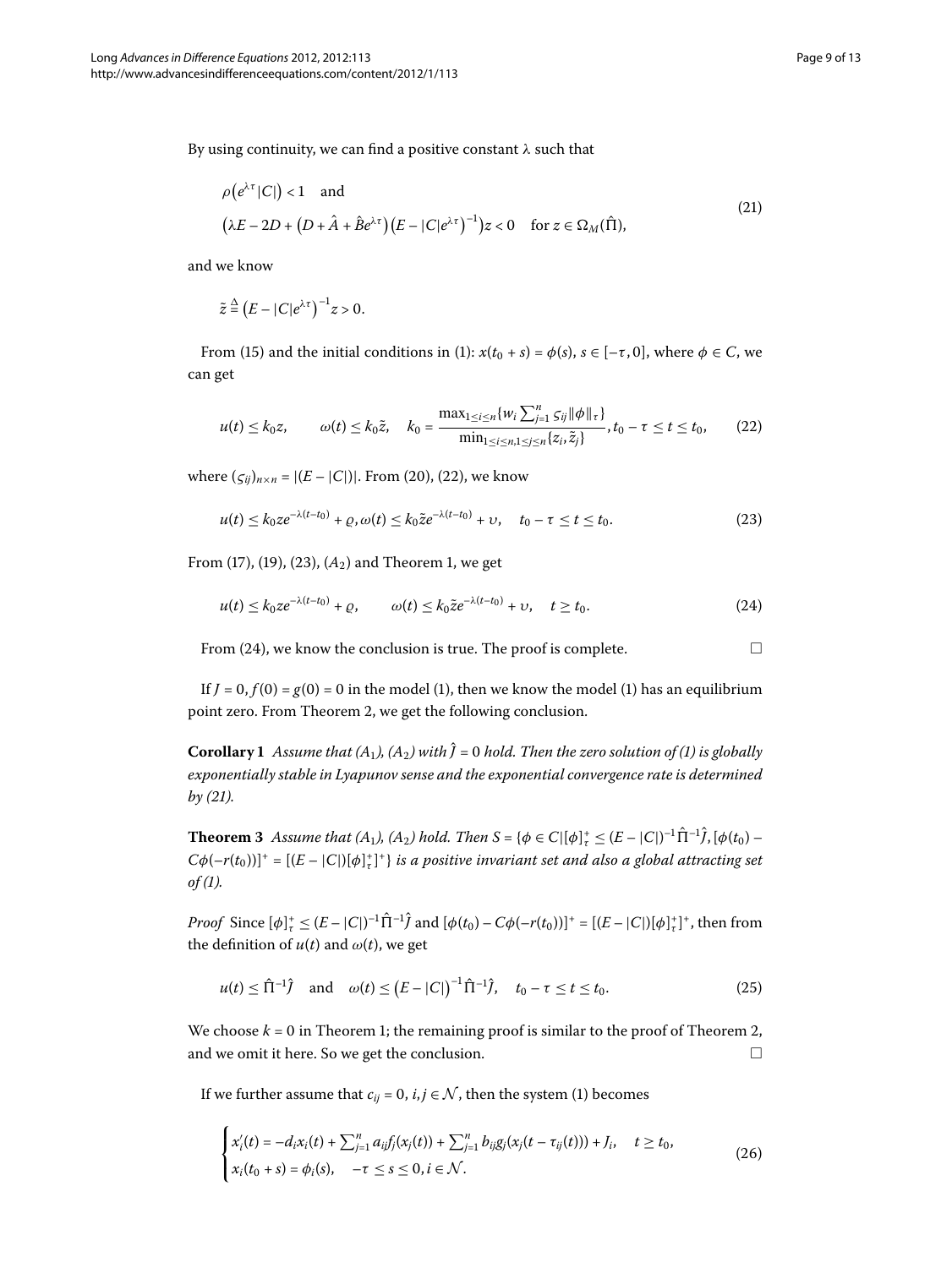<span id="page-9-2"></span>Therefore, we can get the following corollary.

**Corollary 2** *Assume that*  $(A_1)$  *and*  $(A_2)$  *with*  $c_{ij} = 0$ *, i, j*  $\in$  *N hold. Then*  $S = \{ \phi \in C | [\phi]_{\tau}^+ \leq \phi \}$  $(D - \hat{A} - \hat{B})^{-1} \hat{J}$  is a positive invariant set and also a global attracting set of (26).

<span id="page-9-1"></span>**Remark 2** The authors in [23] consider the special case of the model (26), but they require that the activation functions are continuous and monotonically nondecreasing, and the delay functions are satisfying  $\frac{d\tau_{ij}(t)}{dt} \leq 0$ .

# **Examples**

**Example 1** Consider the nonlinear neutral differential equation with delays

<span id="page-9-0"></span>
$$
\begin{cases}\nx_1'(t) = -5x_1(t) + g_1(x_1(t - \tau_{11}(t))) - \frac{3}{4}g_2(x_2(t - \tau_{12}(t))) \\
+ \frac{1}{4}(1 + \frac{4}{3}\cos 4t)x_1'(t - r(t)) + J_1, \\
x_2'(t) = -4x_2(t) - \frac{1}{2}g_1(x_1(t - \tau_{21}(t))) + g_2(x_2(t - \tau_{22}(t))) \\
+ \frac{1}{4}(1 + \frac{4}{3}\cos 4t)x_2'(t - r(t)) + J_2, \quad t \ge 0,\n\end{cases}
$$
\n(27)

where  $g_1(s) = \frac{|s+1| - |s-1|}{2}$ ,  $g_2(s) = s$ ,  $0 < r(t) = \frac{1}{2} - \frac{1}{3} \sin 4t \le \frac{5}{6} < 1 \stackrel{\Delta}{=} \tau$ ,  $\tau_{ij}(t) = |\sin(i+j)t| \le 1 \stackrel{\Delta}{=} \tau$ for  $i, j = 1, 2$ .

By simple computation, we get

$$
D = \begin{pmatrix} 5 & 0 \\ 0 & 4 \end{pmatrix}, \qquad \hat{A} = \begin{pmatrix} 0 & 0 \\ 0 & 0 \end{pmatrix},
$$
  

$$
\hat{B} = \begin{pmatrix} 1 & \frac{3}{4} \\ \frac{1}{2} & 1 \end{pmatrix}, \qquad |C| = \begin{pmatrix} \frac{1}{4} & 0 \\ 0 & \frac{1}{4} \end{pmatrix},
$$
  

$$
\hat{\Pi} = -(-2D + (D + \hat{A} + \hat{B})(E - |C|)^{-1}) = \begin{pmatrix} 2 & -1 \\ -\frac{2}{3} & \frac{4}{3} \end{pmatrix},
$$
  

$$
(E - |C|)^{-1} \hat{\Pi}^{-1} = \begin{pmatrix} \frac{8}{9} & \frac{2}{3} \\ \frac{4}{9} & \frac{4}{3} \end{pmatrix}.
$$

We can easily observe that  $\rho(|C|) = \frac{1}{4} < 1$ ,  $\hat{\Pi}$  is a nonsingular  $\mathcal{M}$ -matrix and

$$
\Omega_M(\hat{\Pi}) = \left\{ (z_1, z_2)^T > 0 \, \middle| \, \frac{1}{2} z_2 < z_1 < 2 z_2 \right\}.
$$

Let  $z = (1, 1)^T \in \Omega_M(\hat{\Pi})$ , and  $\lambda = 0.11$ , which satisfies the inequalities

$$
\rho(e^{\lambda \tau}|C|) = 0.2791 < 1,
$$
  

$$
(\lambda E - 2D + (D + \hat{A} + \hat{B}e^{\lambda \tau})(E - |C|e^{\lambda \tau})^{-1})z = (-0.2448, -0.0190)^T < 0.
$$

*Case 1* Let  $J_1 = 2$ [,](#page-6-1)  $J_2 = -2$ , so by Theorem 2, we know  $S = {\phi \in C | [\phi]_{{\tau}}^+ \leq (E - |C|)^{-1} \hat{\Pi}^{-1} \hat{J}} =$  $(\frac{28}{9}, \frac{32}{9})^T$  $(\frac{28}{9}, \frac{32}{9})^T$  $(\frac{28}{9}, \frac{32}{9})^T$ } is a global attracting set of (27)[,](#page-8-5) and by Theorem 3, we know  $S^* = \{\phi \in C | [\phi]_t^* \leq \phi \}$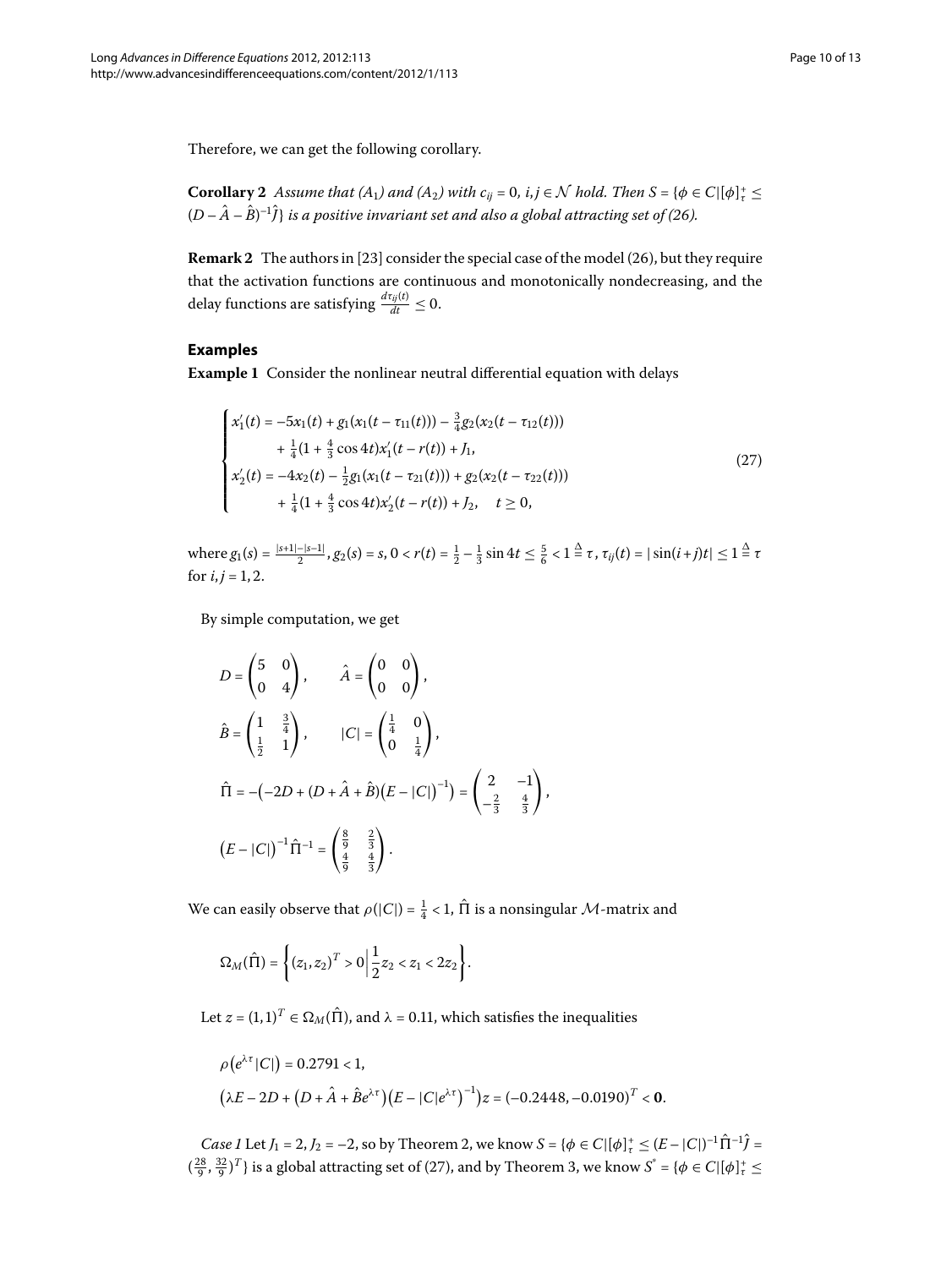<span id="page-10-0"></span>

<span id="page-10-1"></span>

 $(\frac{28}{9}, \frac{32}{9})^T$  $(\frac{28}{9}, \frac{32}{9})^T$  $(\frac{28}{9}, \frac{32}{9})^T$  and  $\phi(0) = \phi(-\frac{1}{2}) = \pm [\phi]_{\tau}^+$  is a positive invariant and global attracting set of (27). (See Figure 1.)

**Remark 3** The authors in [\[](#page-12-7)25] considered the global attracting set of neutral type sys-tem, but the boundedness of activation functions is required, so the Theorem 1 in [\[](#page-12-7)25] is ineffective for the model [\(](#page-9-0)27).

*Case 2* If  $J_1 = J_2 = 0$ , from Corollary 1, we know the zero solution of (27) is globally exponentially stable in Lyapunov sense and the exponential convergence rate is equal to 0[.](#page-10-1)11. (See Figure 2.)

**Remark 4** It is evident that the delay functions  $r(t) = \frac{1}{2} - \frac{1}{3} \sin 4t$ ,  $\tau_{ij}(t) = |\sin(i + j)t|$  do not satisfy the condition  $\sup_{t \in R} \dot{r}(t) < 1$ ,  $\sup_{t \in R} \dot{\tau}_{ij}(t) < 1$ ,  $i, j = 1, 2$ , so the results in [\[](#page-12-14)14, 35] are invalid for the model (27[\)](#page-9-0).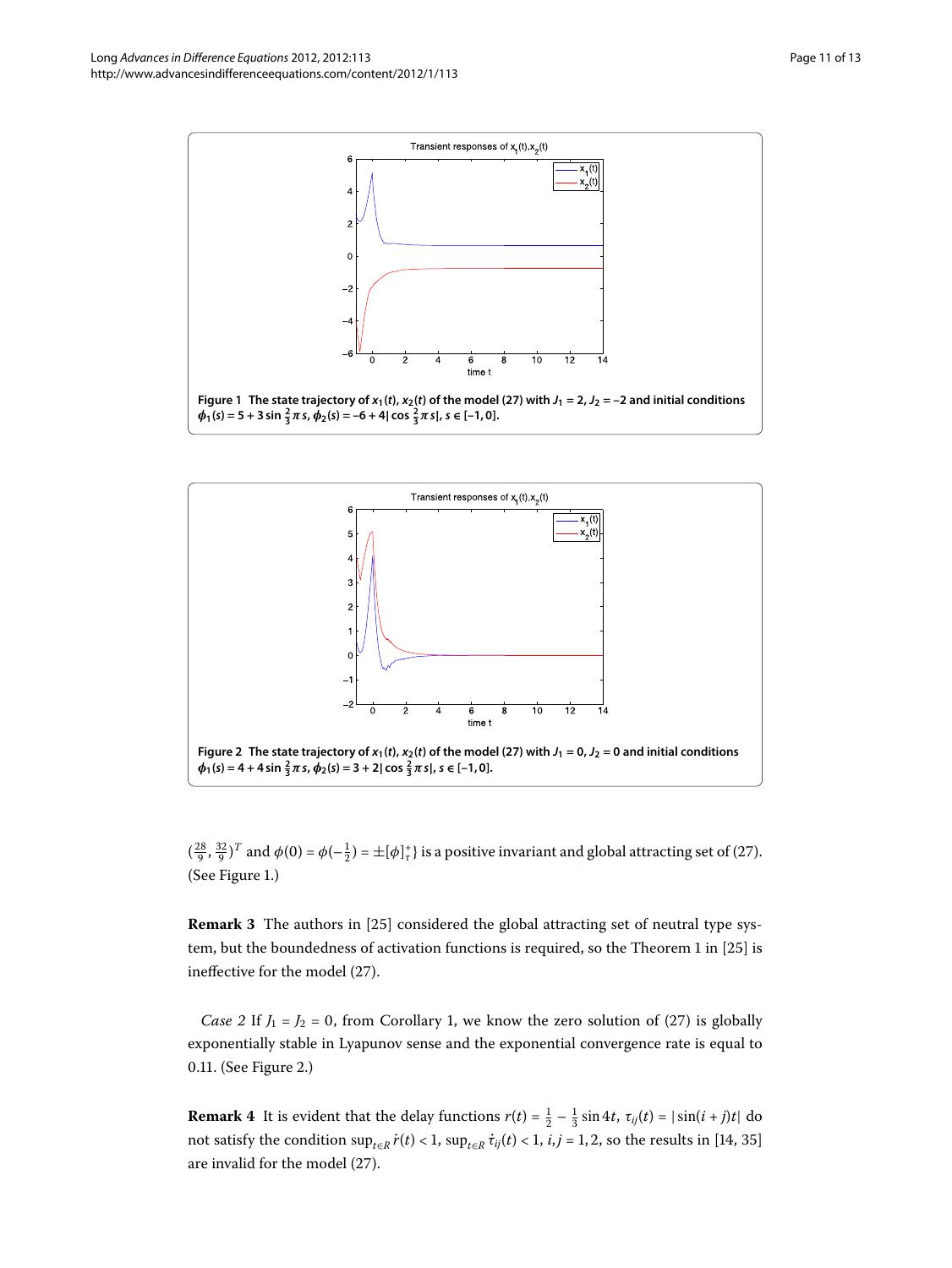<span id="page-11-3"></span>

**Example 2** Consider the nonlinear differential equation with delays

<span id="page-11-2"></span>
$$
\begin{cases}\nx_1'(t) = -5x_1(t) + g_1(x_1(t - \tau_{11}(t))) - \frac{3}{4}g_2(x_2(t - \tau_{12}(t))) + 1, \\
x_2'(t) = -4x_2(t) - \frac{1}{2}g_1(x_1(t - \tau_{21}(t))) + g_2(x_2(t - \tau_{22}(t))) + 3, \quad t \ge 0,\n\end{cases}
$$
\n(28)

 $\text{where } g_1(s) = \frac{|s+1| - |s-1|}{2}, g_2(s) = \sin s, \ \tau_{ij}(t) = |\sin(i+j)t| \leq 1 \stackrel{\Delta}{=} \tau \text{ for } i, j = 1, 2.$ 

Similarly to the computation of Example 1[,](#page-9-1) from Corollary 2, we can get the set  $S = \{\phi \in$  $C|[\phi]_7^+ \leq (D - \hat{A} - \hat{B})^{-1}\hat{J} = (\frac{14}{31}, \frac{100}{93})^T\}$  is an invariant and global attracting set of the model  $(28)$  $(28)$ . (See Figure 3.)

**Remark 5** It is evident that the activation function  $g_2(s) = \sin s$  is not monotonically nondecreasing and the delay functions  $\tau_{ij}(t) = |\sin(i+j)t|$  do not satisfy  $\frac{d\tau_{ij}(t)}{dt} \le 0$ , *i*, *j* = 1, 2, so the results in  $[23]$  $[23]$  are invalid for the model  $(28)$ .

#### **Competing interests**

The author declares that they have no competing interests.

#### **Author's contributions**

SJL carried out the main proof of the theorems and examples in this paper alone. The author approved the final manuscript.

#### <span id="page-11-0"></span>**Acknowledgements**

<span id="page-11-1"></span>The author sincerely thanks the editor and the reviewers for the detailed comments and valuable suggestions to improve the quality of this paper. The author would like to thank the professor Daoyi Xu of Sichuan University for his help in completing this paper. This work is supported by National Natural Science Foundation of China under Grant 10971147, Scientific Research Fund of Sichuan Provincial Education Department under Grant 10ZA032, Mathematics Tianyuan Fund under Grant 11126229 and Fundamental Research Funds for the Central Universities under Grant 2011SCU11111.

#### Received: 13 January 2012 Accepted: 2 July 2012 Published: 20 July 2012

#### **References**

- 1. Gao, S, Chen, L, Nieto, JJ, Torres, A: Analysis of a delayed epidemic model with pulse vaccination and saturation incidence. Vaccine 24, 6037-6045 (2006)
- 2. Mohamad, S, Gopalsamy, K: Exponential stability of continuous-time and discrete-time cellular neural networks with delays. Appl. Math. Comput. 135, 17-38 (2003)
- 3. Song, QK, Cao, JD: Stability analysis of Cohen-Grossberg neural network with both time-varying and continuously distributed delays. J. Comput. Appl. Math. 197, 188-203 (2006)